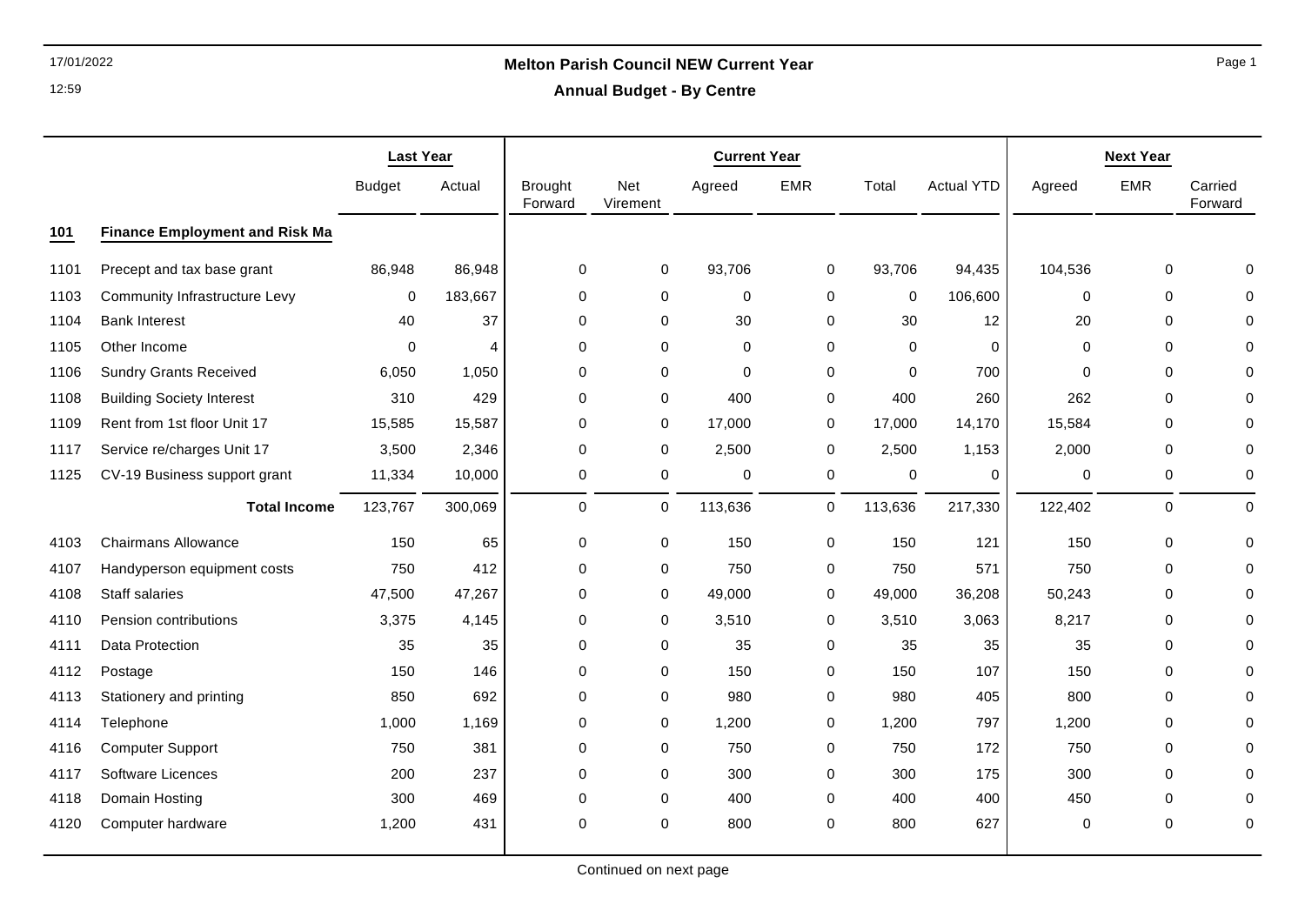# 17/01/2022 **Melton Parish Council NEW Current Year**

|  |  | <b>Annual Budget - By Centre</b> |
|--|--|----------------------------------|
|--|--|----------------------------------|

|      |                                     | <b>Last Year</b> |              |                           |                 |             | <b>Current Year</b> |             |                   |             | <b>Next Year</b> |                    |  |
|------|-------------------------------------|------------------|--------------|---------------------------|-----------------|-------------|---------------------|-------------|-------------------|-------------|------------------|--------------------|--|
|      |                                     | <b>Budget</b>    | Actual       | <b>Brought</b><br>Forward | Net<br>Virement | Agreed      | <b>EMR</b>          | Total       | <b>Actual YTD</b> | Agreed      | <b>EMR</b>       | Carried<br>Forward |  |
| 4123 | Office cleaning and sundries        | 2,000            | 1,575        | $\Omega$                  | $\mathbf 0$     | 2,000       | $\mathbf 0$         | 2,000       | 1,097             | 1,800       | $\Omega$         | $\Omega$           |  |
| 4124 | Office service / maintenance c      | 3,500            | 2,705        | 0                         | 0               | 3,750       | 0                   | 3,750       | 2,750             | 4,000       | 0                | $\Omega$           |  |
| 4125 | <b>Business rates</b>               | 13,058           | 13,057       | $\mathbf 0$               | $\mathbf 0$     | 6,612       | 0                   | 6,612       | 4,959             | 6,817       | $\mathbf 0$      | $\mathbf 0$        |  |
| 4126 | Office utility costs                | 2,000            | 1,315        | $\Omega$                  | $\mathbf 0$     | 2,000       | 0                   | 2,000       | 793               | 2,000       | $\Omega$         | $\mathbf 0$        |  |
| 4127 | Bank charges                        | 70               | 84           | $\mathbf 0$               | 0               | 100         | 0                   | 100         | 65                | 100         | 0                | $\Omega$           |  |
| 4130 | Payroll                             | 200              | 186          | $\Omega$                  | $\mathbf 0$     | 210         | 0                   | 210         | 93                | 210         | $\Omega$         | $\Omega$           |  |
| 4131 | Audit                               | 1,300            | 1,100        | 0                         | 0               | 1,300       | 0                   | 1,300       | 0                 | 1,300       | 0                | $\mathbf 0$        |  |
| 4132 | Subscriptions                       | 1,100            | 1,083        | 0                         | 0               | 1,080       | 0                   | 1,080       | 1,121             | 1,110       | $\mathbf 0$      | $\mathbf 0$        |  |
| 4133 | <b>Recruitment costs</b>            | 0                | 0            | $\mathbf 0$               | $\mathbf 0$     | $\mathbf 0$ | 0                   | 0           | 399               | $\mathbf 0$ | 0                | 0                  |  |
| 4135 | Member expenses                     | 150              | $\mathbf{0}$ | $\Omega$                  | 0               | 150         | 0                   | 150         | $\mathbf 0$       | 150         | $\Omega$         | $\mathbf 0$        |  |
| 4136 | Staff expenses                      | 500              | 275          | $\mathbf 0$               | 0               | 500         | 0                   | 500         | 354               | 500         | $\mathbf 0$      | $\mathbf 0$        |  |
| 4137 | Member training                     | 500              | 0            | $\mathbf 0$               | $\mathbf 0$     | 500         | 0                   | 500         | 25                | 500         | 0                | $\mathbf 0$        |  |
| 4138 | Staff training                      | 750              | 625          | 0                         | 0               | 750         | 0                   | 750         | 160               | 750         | $\Omega$         | 0                  |  |
| 4141 | Hire meeting space                  | 50               | $\mathbf 0$  | $\mathbf 0$               | 0               | 100         | 0                   | 100         | $\Omega$          | 100         | $\Omega$         | $\Omega$           |  |
| 4161 | Insurance                           | 3,500            | 3,215        | $\mathbf 0$               | 0               | 4,000       | 0                   | 4,000       | 3,838             | 4,000       | 0                | $\mathbf 0$        |  |
| 4164 | s137 grant giving                   | 0                | 659          | 0                         | 0               | 350         | 0                   | 350         | 249               | 1,000       | 0                | $\mathbf 0$        |  |
| 4166 | PWLB loans                          | 19,640           | 19,639       | $\mathbf 0$               | 0               | 19,640      | 0                   | 19,640      | 19,639            | 19,640      | 0                | 0                  |  |
| 4169 | <b>Grant to Melton Messenger</b>    | 1,150            | 400          | $\mathbf 0$               | $\mathbf 0$     | 1,200       | 0                   | 1,200       | 700               | 1,200       | $\Omega$         | $\Omega$           |  |
| 4170 | <b>Legal and Professional Costs</b> | 7,500            | 770          | $\mathbf 0$               | 0               | 0           | 0                   | $\mathbf 0$ | $\mathbf 0$       | $\mathbf 0$ | $\mathbf 0$      | $\mathbf 0$        |  |
| 4171 | General maintenance budget          | 1,000            | 486          | $\mathbf 0$               | $\mathbf 0$     | 1,000       | $\mathbf 0$         | 1,000       | 718               | 1,200       | $\mathbf 0$      | $\mathbf 0$        |  |
|      | <b>Overhead Expenditure</b>         | 114,228          | 102,624      | $\Omega$                  | 0               | 103,267     | $\mathbf 0$         | 103,267     | 79,642            | 109,422     | $\Omega$         | $\Omega$           |  |
|      | 101 Net Income over Expenditure     | 9,539            | 197,445      | 0                         | $\mathbf 0$     | 10,369      | $\mathbf 0$         | 10,369      | 137,688           | 12,980      | 0                | $\mathbf 0$        |  |
| 6001 | less Transfer to EMR                | 0                | 184,217      | 0                         | 0               | 0           | 0                   | 0           | 106,600           | 0           | 0                | 0                  |  |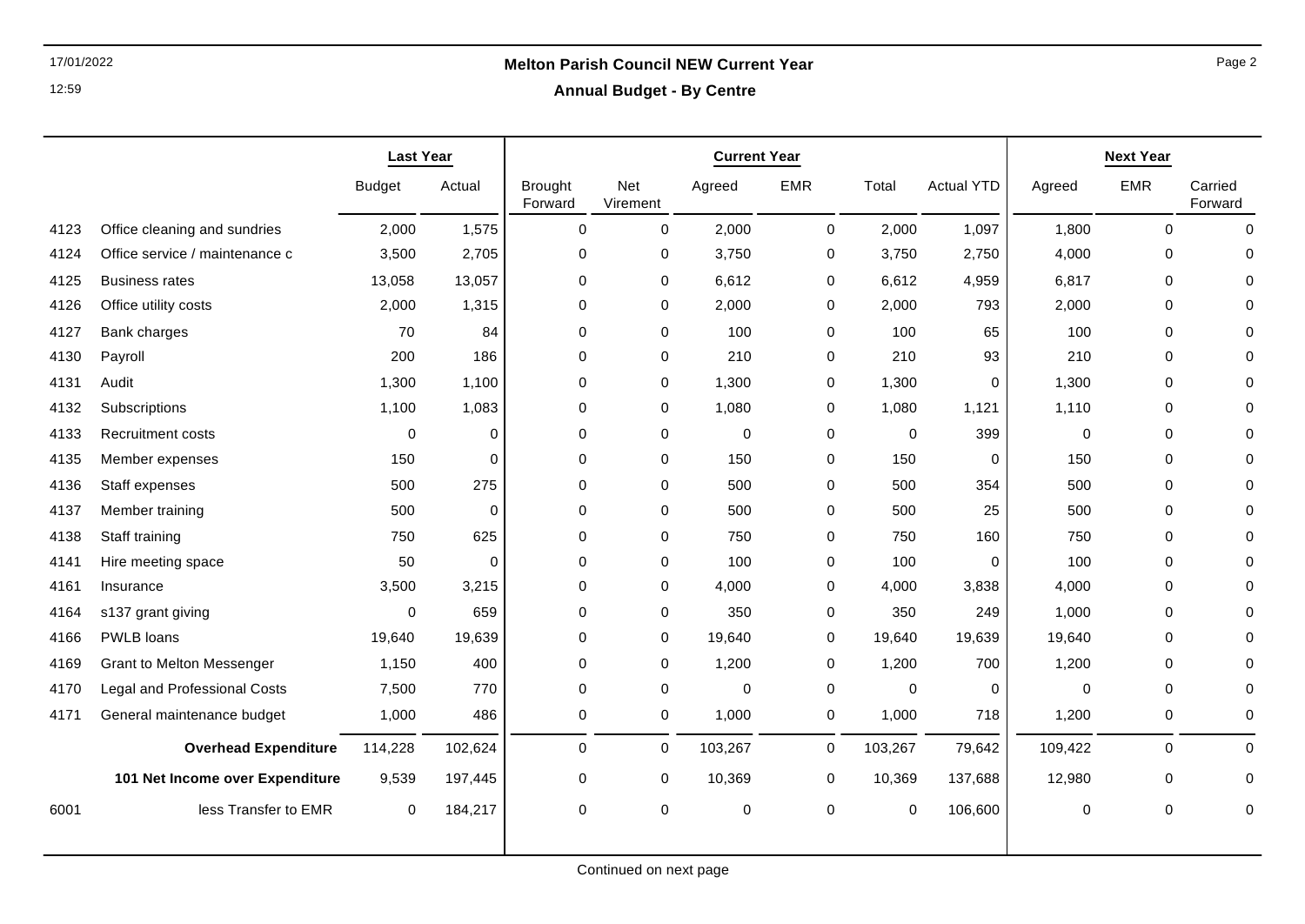### 17/01/2022 **Melton Parish Council NEW Current Year**

**Annual Budget - By Centre**

|      |                                       | <b>Last Year</b> |             |                           |                 | <b>Current Year</b> | <b>Next Year</b> |             |                   |             |             |                    |
|------|---------------------------------------|------------------|-------------|---------------------------|-----------------|---------------------|------------------|-------------|-------------------|-------------|-------------|--------------------|
|      |                                       | <b>Budget</b>    | Actual      | <b>Brought</b><br>Forward | Net<br>Virement | Agreed              | <b>EMR</b>       | Total       | <b>Actual YTD</b> | Agreed      | <b>EMR</b>  | Carried<br>Forward |
|      | <b>Movement to/(from) Gen Reserve</b> | 9,539            | 13,228      |                           |                 | 10,369              |                  | 10,369      | 31,089            | 12,980      |             |                    |
| 201  | <b>Planning &amp; Transport</b>       |                  |             |                           |                 |                     |                  |             |                   |             |             |                    |
| 4205 | Neighbourhood Plan                    | 2,000            | 437         | $\mathbf 0$               | $\mathbf 0$     | 2,000               | 0                | 2,000       | 62                | 2,000       | $\mathbf 0$ | $\Omega$           |
| 4208 | Sizewell C                            | 0                | $\mathbf 0$ | $\mathbf 0$               | 0               | 122                 | 0                | 122         | $\mathbf 0$       | 0           | 0           | $\mathbf 0$        |
| 4210 | Road safety improvements              | 0                | 42          | 0                         | $\mathbf 0$     | $\mathbf 0$         | 0                | $\mathbf 0$ | 4,245             | $\Omega$    | $\Omega$    | 0                  |
| 4212 | Signage                               | 2,150            | 2,135       | $\mathbf 0$               | $\mathbf 0$     | 4,000               | 0                | 4,000       | 3,205             | $\mathbf 0$ | $\Omega$    | $\mathbf 0$        |
| 4214 | <b>Circular Walks Leaflet</b>         | 0                | 0           | 0                         | 0               | 0                   | 0                | $\mathbf 0$ | 248               | 0           | 0           | 0                  |
|      | <b>Overhead Expenditure</b>           | 4,150            | 2,614       | $\mathbf 0$               | $\mathbf 0$     | 6,122               | $\mathsf{O}$     | 6,122       | 7,759             | 2,000       | $\mathbf 0$ | $\mathbf 0$        |
| 6000 | plus Transfer from EMR                | $\pmb{0}$        | 1,135       | $\mathbf 0$               | 0               | 0                   | 0                | $\mathbf 0$ | 7,450             | $\mathbf 0$ | $\mathbf 0$ | $\mathbf 0$        |
|      | Movement to/(from) Gen Reserve        | (4, 150)         | (1, 479)    |                           |                 | (6, 122)            |                  | (6, 122)    | (309)             | (2,000)     |             |                    |
| 301  | <b>Recreation</b>                     |                  |             |                           |                 |                     |                  |             |                   |             |             |                    |
| 1301 | Sundry Income                         | $\mathbf 0$      | 30          | $\mathbf 0$               | 0               | $\mathbf 0$         | 0                | $\pmb{0}$   | $\overline{4}$    | $\Omega$    | $\mathbf 0$ | $\mathbf 0$        |
| 1304 | <b>Hire of Football Pitches</b>       | 1,440            | 1,440       | $\Omega$                  | $\mathbf 0$     | 1,440               | 0                | 1,440       | 1,155             | 1,440       | $\Omega$    | 0                  |
| 1305 | Hire of Tennis Courts                 | 3,500            | 2,775       | $\mathbf 0$               | 0               | 2,500               | $\mathbf 0$      | 2,500       | 2,175             | 2,500       | 0           | $\mathbf 0$        |
| 1306 | Wayleave                              | 5                | 5           | $\mathbf 0$               | $\pmb{0}$       | 5                   | $\pmb{0}$        | $\sqrt{5}$  | 5                 | $\mathbf 5$ | $\mathbf 0$ | 0                  |
| 1308 | <b>Sundry Grants Received</b>         | 180              | 20,028      | $\mathbf 0$               | $\mathbf 0$     | 0                   | $\pmb{0}$        | $\pmb{0}$   | $\mathbf 0$       | 0           | 0           | $\pmb{0}$          |
|      | <b>Total Income</b>                   | 5,125            | 24,278      | $\mathbf 0$               | $\mathbf 0$     | 3,945               | 0                | 3,945       | 3,339             | 3,945       | $\mathbf 0$ | $\mathbf 0$        |
| 4309 | Greenspace mgmt contract              | 4,000            | 2,733       | $\pmb{0}$                 | 0               | 4,500               | 0                | 4,500       | 2,307             | 4,500       | 0           | $\pmb{0}$          |
| 4310 | Greenspace additional works           | 3,000            | 2,066       | $\mathbf 0$               | $\mathbf 0$     | 4,000               | 0                | 4,000       | 1,226             | 4,000       | $\mathbf 0$ | $\mathbf 0$        |
| 4315 | Pavilion - Electricity                | 200              | 133         | $\mathbf 0$               | 0               | 250                 | 0                | 250         | 69                | 200         | 0           | 0                  |
| 4316 | Pavilion - Water                      | 150              | 171         | 0                         | 0               | 200                 | 0                | 200         | 125               | 500         | 0           | 0                  |

Page 3

12:59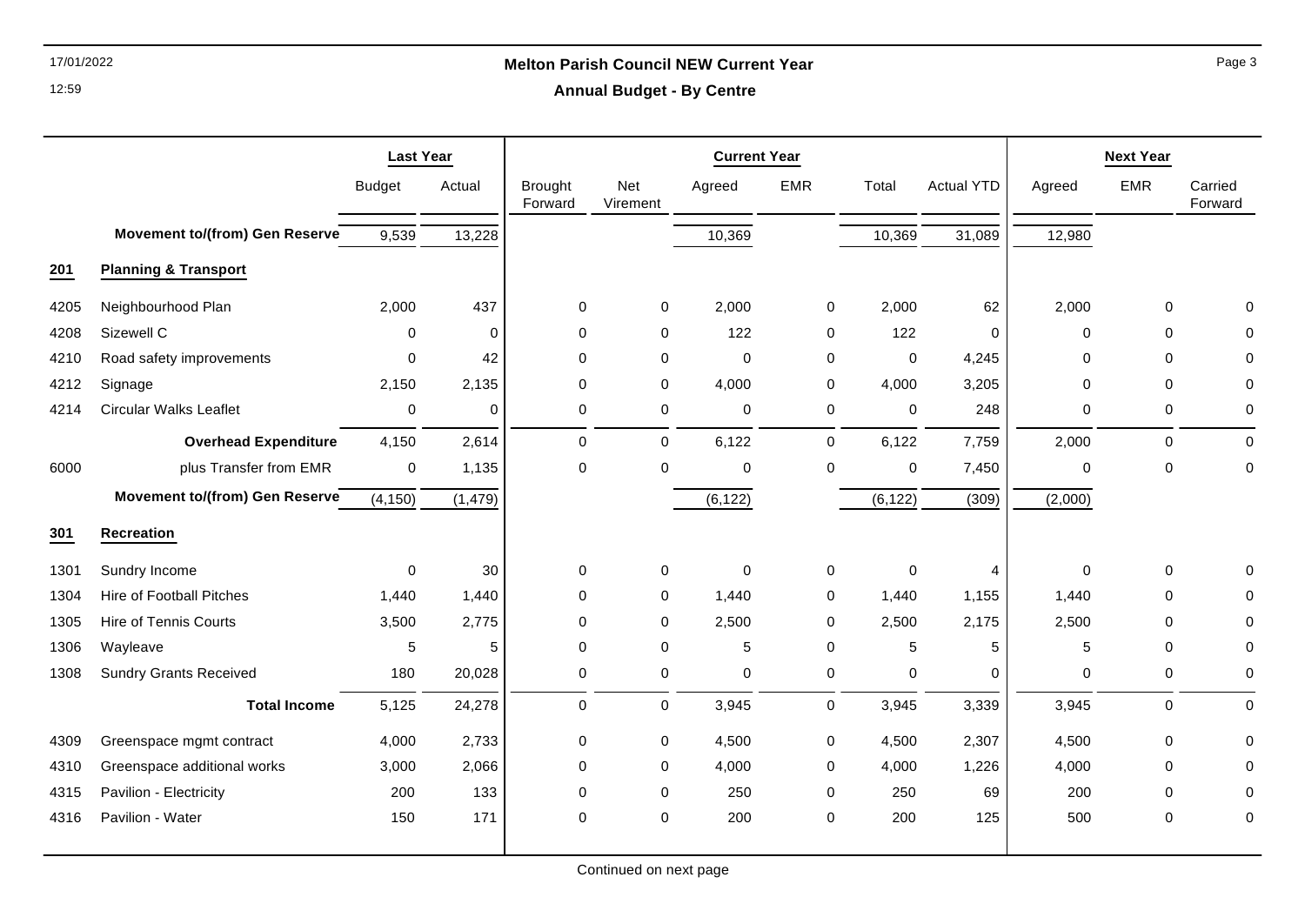## 17/01/2022 **Melton Parish Council NEW Current Year**

**Annual Budget - By Centre**

|      |                                 | <b>Last Year</b> |           | <b>Current Year</b>       |                 |             |             | <b>Next Year</b> |                   |             |             |                    |
|------|---------------------------------|------------------|-----------|---------------------------|-----------------|-------------|-------------|------------------|-------------------|-------------|-------------|--------------------|
|      |                                 | <b>Budget</b>    | Actual    | <b>Brought</b><br>Forward | Net<br>Virement | Agreed      | <b>EMR</b>  | Total            | <b>Actual YTD</b> | Agreed      | <b>EMR</b>  | Carried<br>Forward |
| 4317 | Pavilion project                | $\mathbf 0$      | 1,883     | $\Omega$                  | $\mathbf 0$     | $\Omega$    | $\Omega$    | $\Omega$         | 3,390             | $\Omega$    | $\Omega$    | $\Omega$           |
| 4318 | Pavilion - running costs        | $\mathbf 0$      | $\Omega$  | $\mathbf 0$               | $\mathbf 0$     | $\mathbf 0$ | 0           | 0                | 0                 | 7,250       | 0           | $\Omega$           |
| 4326 | Play Area                       | 50               | 50        | $\mathbf 0$               | $\mathbf 0$     | $\mathbf 0$ | $\Omega$    | $\mathbf 0$      | 0                 | $\mathbf 0$ | $\Omega$    | $\Omega$           |
| 4327 | Play area checks                | 130              | 130       | 0                         | $\mathbf 0$     | 150         | $\Omega$    | 150              | 170               | 500         | $\Omega$    | 0                  |
| 4328 | Play equipment purchase         | 85               | 85        | $\Omega$                  | $\mathbf 0$     | 0           | $\Omega$    | $\mathbf 0$      | $\mathbf 0$       | 0           | $\Omega$    | 0                  |
| 4329 | Security infrastructure         | 3,890            | 3,890     | 0                         | $\mathbf 0$     | 0           | $\Omega$    | $\mathbf 0$      | 935               | 0           | $\Omega$    | 0                  |
| 4330 | Car Park Improvements           | $\mathbf 0$      | ∩         | $\mathbf 0$               | $\mathbf 0$     | 0           | $\Omega$    | $\mathbf 0$      | 46,372            | $\Omega$    | $\Omega$    | $\Omega$           |
| 4338 | Hall Farm Road SG               | $\Omega$         | $\Omega$  | 0                         | 0               | 0           | $\Omega$    | $\mathbf 0$      | 306               | $\Omega$    | $\Omega$    | 0                  |
| 4340 | Ad hoc provision / events       | 0                | $\Omega$  | 0                         | $\mathbf 0$     | 300         | 0           | 300              | 194               | 300         | 0           | 0                  |
| 4343 | <b>Tennis Courts</b>            | $\Omega$         | 19,640    | $\Omega$                  | $\mathbf 0$     | 0           | $\Omega$    | $\Omega$         | $\mathbf 0$       | 0           | $\Omega$    | $\Omega$           |
| 4346 | <b>Risk Assessment - Trees</b>  | 2,000            | 4,869     | 0                         | 0               | 0           | 0           | 0                | 0                 | 4,000       | $\Omega$    | 0                  |
| 4355 | Woodland                        | 0                | $\Omega$  | 0                         | $\mathbf 0$     | 5,000       | 0           | 5,000            | 5,900             | 5,000       | $\Omega$    | 0                  |
| 4361 | Signage / Notice Boards         | $\mathbf 0$      | $\Omega$  | $\mathbf 0$               | 0               | 2,000       | 0           | 2,000            | 2,543             | 0           | $\Omega$    | $\Omega$           |
| 4362 | Outdoor furniture               | $\Omega$         | 405       | $\mathbf 0$               | $\mathbf 0$     | $\mathbf 0$ | $\Omega$    | $\mathbf 0$      | 436               | 0           | $\Omega$    | $\Omega$           |
| 4363 | Memorials restoration           | 417              | 417       | $\Omega$                  | 0               | 0           | $\Omega$    | $\Omega$         | 500               | 0           | $\Omega$    | 0                  |
| 4364 | Dog bins/grit/salt              | $\Omega$         | $\Omega$  | $\Omega$                  | $\Omega$        | $\Omega$    | $\Omega$    | $\Omega$         | 942               | 2,000       | 2,000       | $\Omega$           |
| 4372 | <b>WWI Behind the Names</b>     | $\mathbf 0$      | $\Omega$  | $\mathbf 0$               | $\mathbf 0$     | $\mathbf 0$ | $\Omega$    | $\Omega$         | $\mathbf 0$       | $\mathbf 0$ | $\mathbf 0$ | $\Omega$           |
| 4373 | WWI Beacon expenditure          | 0                | 880       | 0                         | 0               | 0           | 0           | 0                | 0                 | 0           | 0           | 0                  |
|      | <b>Overhead Expenditure</b>     | 13,922           | 37,352    | $\mathbf 0$               | $\mathbf 0$     | 16,400      | $\mathbf 0$ | 16,400           | 65,416            | 28,250      | 2,000       | $\mathbf 0$        |
|      | 301 Net Income over Expenditure | $-8,797$         | $-13,074$ | 0                         | 0               | $-12,455$   | 0           | $-12,455$        | $-62,077$         | $-24,305$   | $-2,000$    | 0                  |
| 6000 | plus Transfer from EMR          | $\mathbf 0$      | 10,807    | $\pmb{0}$                 | $\mathbf 0$     | 0           | 0           | $\mathbf 0$      | 55,397            | 0           | $\mathbf 0$ | 0                  |
| 6001 | less Transfer to EMR            | $\mathbf 0$      | 19,640    | $\Omega$                  | $\Omega$        | $\mathbf 0$ | $\Omega$    | $\mathbf 0$      | 0                 | 0           | $\Omega$    | $\Omega$           |
|      | Movement to/(from) Gen Reserve  | (8,797)          | (21, 908) |                           |                 | (12, 455)   |             | (12, 455)        | (6,680)           | (24, 305)   |             |                    |
|      |                                 |                  |           |                           |                 |             |             |                  |                   |             |             |                    |